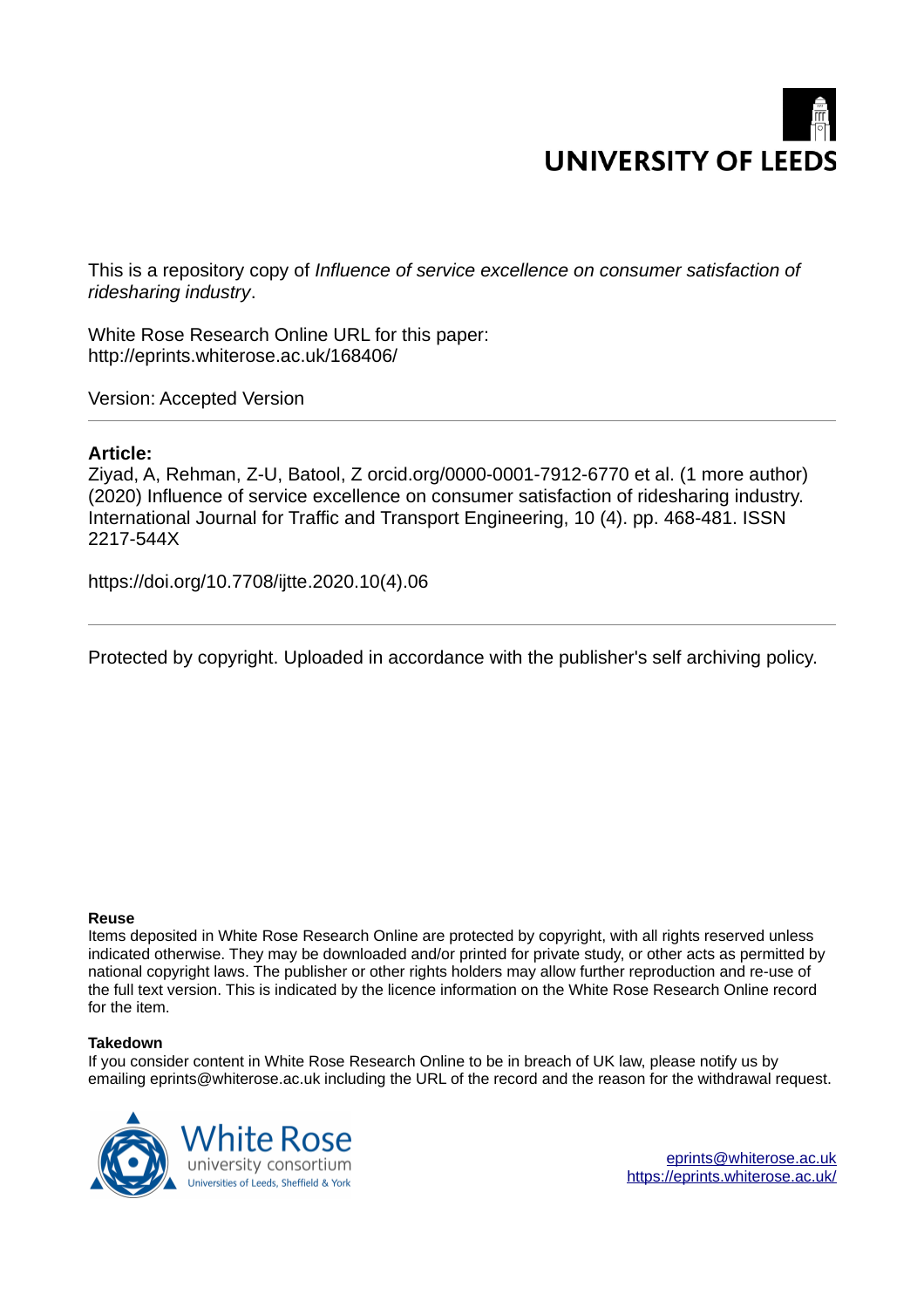# **INFLUENCE OF SERVICE EXCELLENCE ON CONSUMER SATISFACTION OF RIDESHARING INDUSTRY**

# **Ahmed Ziyad<sup>1</sup> , Zia-Ur-Rehman<sup>2</sup> , Zahara Batool<sup>3</sup> , Ammad Hassan Khan<sup>4</sup>**

*1,2,4 Department of Transportation Engineering and Management, University of Engineering & Technology, Pakistan <sup>3</sup>Institute of Transport Studies, University of Leeds, United Kingdom* 

*Received 11 July 2020; accepted 07 August 2020* 

**Abstract:** The objective of the study was to determine the influence of service excellence on consumer satisfaction in the ridesharing industry of Pakistan. Uber and Careem are two ridesharing services or Transport Network Companies (TNCs) which use mobilebased applications and use GPS to connect passengers and drivers in an efficient way. These ridesharing companies have been operating in the country for the past five years. For TNCs such as Uber and Careem, consumer satisfaction plays an important role in retaining customers and satisfying them thereby boosting their profits. Consumer satisfaction and service excellence are interconnected and associated with each other. This research determined the influence of the five service quality dimensions of SERVQUAL model i.e. assurance, responsiveness empathy, tangibility and reliability on consumer satisfaction of ridesharing services. This questionnaire survey-based research study was carried out on 268 respondents. The collected data was analyzed by Pearson correlation followed by the formulation of the regression model, associating consumer satisfaction with service quality. The research showed that all the service quality dimensions had a positive impact on consumer satisfaction. Assurance, responsiveness, and empathy significantly influenced consumer satisfaction whereas reliability and tangibility had a less significant impact on consumer satisfaction as compared to other service quality parameters. This research study assisted the TNCs in better understanding of service quality parameters which needed improvement for enhancing the consumer satisfaction.

**Keywords**: consumer satisfaction, ridesharing, service quality, Transport Network Companies (TNCs).

# **1. Introduction**

Technological advancements and innovations in information technology have completely changed the way people commute now a day. The concept of ridesharing companies has been introduced in various regions of the world. These Transport Network Companies (TNCs) such as Uber and Careem, utilize a unique business model in which drivers are hired as private contractors using their personal cars for ridesharing and connected to the passengers via online platforms i.e. mobile-based apps. The advent of ridesharing companies has resulted in a tough competition with existing taxi market. People prefer using ridesharing apps for commuting based on their reliability and fare economy. In the taxi industry and law enforcement authorities, TNCs were not welcomed with that much warmth since these companies reduced the market share of taxi industries and operated in the absence of appropriate regulatory frameworks.

Despite the resistance from the taxi market and law enforcement authorities, ridesharing companies continued to become popular among consumers. In order to dominate share of the taxi industry, ridesharing companies have to continuously improve their service excellence and quality. The resulting enhanced consumer satisfaction will increase the likelihood of the companies to retain and make new customers. Service quality can be measured using different dimensions. In the past, SERVQUAL Model service quality dimensions have been used widely for measuring service excellence in different industries. It measures service quality using five dimensions. Since consumer satisfaction is directly related to service quality hence it can be easily measured using the service quality parameters of SERVQUAL. The results of the service quality assessment may help ridesharing applications in determining their existing consumer satisfaction and later on, utilize it to improve the perceived service quality.

The research study identifies the effect of service excellence on consumer satisfaction using the SERVQUAL service quality parameters. The survey-based study comprises of 268 participants belonging to Lahore (a City of Pakistan). This quantitative research uses statistical analyses to identify parameters related to level of service which play a noteworthy role in determining consumer satisfaction.

# **2. Literature Review**

Advancements in cellular technologies accompanied by global positioning systems (GPS) have introduced ridesharing or ride-hailing platforms to a number of consumers (OECD, 2018). Ridesharing companies, also known as online transportation services, are such individual transportation services in which the consumer can order or book a ride by using the mobile-based app and the driver of the vehicle can also respond to the ordered or booked ride by using the corresponding mobile-based apps (Wallsten, 2015). Alberta's Ministry of Transportation defines these apps as Transport Network Companies i.e. the firms which provide services of prearranged trips to passengers by connecting them to drivers using their personal vehicles, using online mobile-based apps (Government of Alberta, 2019).

Consumer satisfaction can be defined as the way in which a user perceives certain service or product in either satisfactory or dissatisfactory way based on the expected standard or performance of that service or product (Kotler & Keller, 2006). According to (Oliver, 1980), consumer satisfaction is derived from the service assessment and in turn, it

<sup>&</sup>lt;sup>1</sup> Corresponding author: ziyad.chaudhry@gmail.com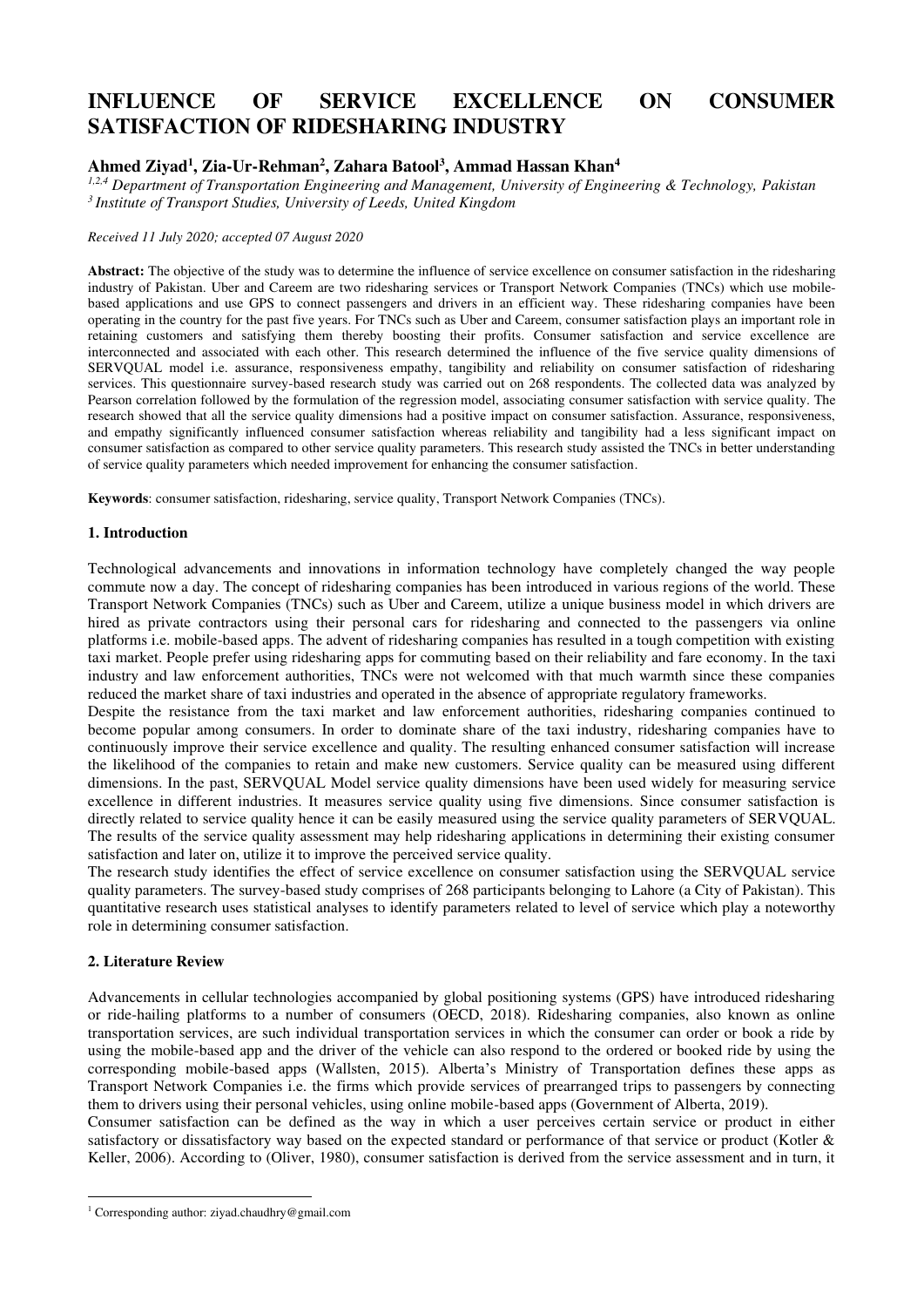can end up in satisfying customer in case of positive assessment and dissatisfying customer in case of negative assessment. Consumer Satisfaction is an output of service quality perceived at the customers' end (Su & Huang, 2016). In short, it can be concluded that consumer satisfaction and service excellence or quality are interconnected and associated.

Service quality is the collation of perceived performance and the expected performance (Oliver *et al.,* 1994). It can also be defined as an expectancy-disconfirmation paradigm, arising from the difference of expected and perceived performance of service (Parasuraman *et al.,* 1985). When it comes to the performance assessment of m-commerce based services, service excellence plays an important role (Salameh & Hassan, 2015). Customer behaviors, customer satisfaction, and customer loyalty are closely related to service excellence. Good service quality has a contructive influence on consumer satisfaction (Spreng & Mackoy, 1996).

In Pakistan, based on the limited public transport options available, the preferred choice of regular commuters is a privately-owned vehicle or motorbike. The emergence of mobile app-based ridesharing companies has turned out to be a widely opted mode of transportation in the taxi market of Pakistan. As of now, two main ridesharing companies i.e. Uber and Careem, are operating in Pakistan. In March 2019, Careem became a wholly-owned subsidiary of Uber, operating as an independent company under the same name i.e. Careem (Careem, 2019). Development of a viable advantage over the rival companies is crucial for ridesharing companies. For TNCs, it is a need of the hour to continuously improve their service quality. According to Caro and Garcia (2007), measuring service quality can lead to long term success and for the service providers, it can result in providing a significant advantageous edge over rivals. This makes service quality a defining element in assessing consumer satisfaction. Patterson recommends consumer satisfaction to be regularly measured and evaluated so that service providers can maintain a competitive advantage in their relevant markets (Patterson, 1993).

A service quality model known as SERVQUAL has been extenively applied by analysts in assessing level of service. Originally, SERVQUAL comprised of ten service quality dimensions i.e. reliability, responsiveness, competence, access, courtesy, communication, credibility, security, understanding consumer and tangibles. Later on, the dimensions of SERVQUAL Model were refined and reduced from ten to five i.e. reliability, responsiveness, tangibles, assurance, and empathy. It is also known as RATER Model (Parasuraman *et al.,* 1985). Parasuraman's SERQUAL Model defines the service quality as the gap which exists between the expected and perceived service quality at the customer's end (Parasuraman *et al.,* 1988). In the context of ridesharing companies, considering RATER Model, tangibility stands for substantial facilities of the ridesharing services such as the condition of vehicles and mien of drivers. Reliability is associated with the capability to provide the guaranteed ridesharing services meticulously. Responsiveness is a predictor of how willingly ridesharing companies and drivers want to serve consumers and deliver instant services. Assurance is indicative of the level of comprehension and behavior depicted by the drivers of the ridesharing companies and their ability to develop consumer's reliance and belief. Empathy accounts for presentation of discrete heed to the consumers by ridesharing companies.

In literature, the SERVQUAL model has been criticized as being based on perception. According to (Buttle, 1996), SERVQUAL has been used by several researchers in measuring service quality in various sectors such as banking, restaurants, airline, etc. As outlined by (Saravanan & Rao, 2007), consumer satisfaction is defined by the level of the service quality provided by the service providers. In the SERVQUAL Model, the author has also tried the same i.e. to relate consumer satisfaction with service excellence.

The review of the literature reveals that in the past, several researchers have worked in ridesharing and taxi industry for determining consumer satisfaction through various service quality parameters. Horsu and Yeboah (2015) examined the relationship and effects of service quality on consumer satisfaction in taxi services, using RESCA model i.e. reliability, continuous service, safety, comfort, affordability and driver behavior. An exploratory study done on Indian Taxi Industry identified various factors affecting consumer satisfaction such as driver professionalism, car condition and convenience (Khan *et al.,* 2016). In October 2016, research was conducted on local taxi companies of Vietnam for identifying factors affecting customer satisfaction and customer loyalty using SERVQUAL and IDCTP Models (Khuong & Dai, 2016).

Kumar and Kumar (2016) studied the relationship between innovativeness, price consciousness and coupon redemption behavior among cab services of India. The research was also conducted on the ridesharing industry of Malaysia for identifying factors affecting service quality on consumer satisfaction. It was found out by researchers that tangible, reliability, price, promotion and coupon redemption and comfort had a positive effect on consumer satisfaction (Balachandran and Hamzah, 2017). In 2017, Sharma and Das identified the effect of service quality dimensions on consumer satisfaction in online cab industry of India, using the SERVQUAL Model. The research concluded that all the dimensions of service quality in SERVQUAL Model i.e. tangibles, responsiveness, empathy, reliability, and assurance, play a vital role in determining consumer satisfaction (Sharma & Das, 2017).

Using twenty service quality dimensions, Silalahi et al. analyzed the service quality of the online transportation services of GO-JEK, Indonesia (Silalahi *et al.,* 2017). Research work carried out in Yamamah University, Riyadh, Kingdom of Saudi Arabia, evaluated the consumer satisfaction in users of taxi services using mobile applications by five performance measures i.e. mobile app convenience, driver's attitude, time reliability price affordability and car condition (Sajid *et al.,* 2018). In Pakistan, an empirical analysis of ridesharing applications was conducted in Karachi for assessing the quality of ridesharing services (Ahmed & Burki, 2018). Research on consumer satisfaction of ridesharing services within Lahore city revealed that convenient use of the mobile app, driver behavior, time reliability, and price affordability had a significant effect on consumer satisfaction (Rasheed *et al.,* 2018). From literature, it could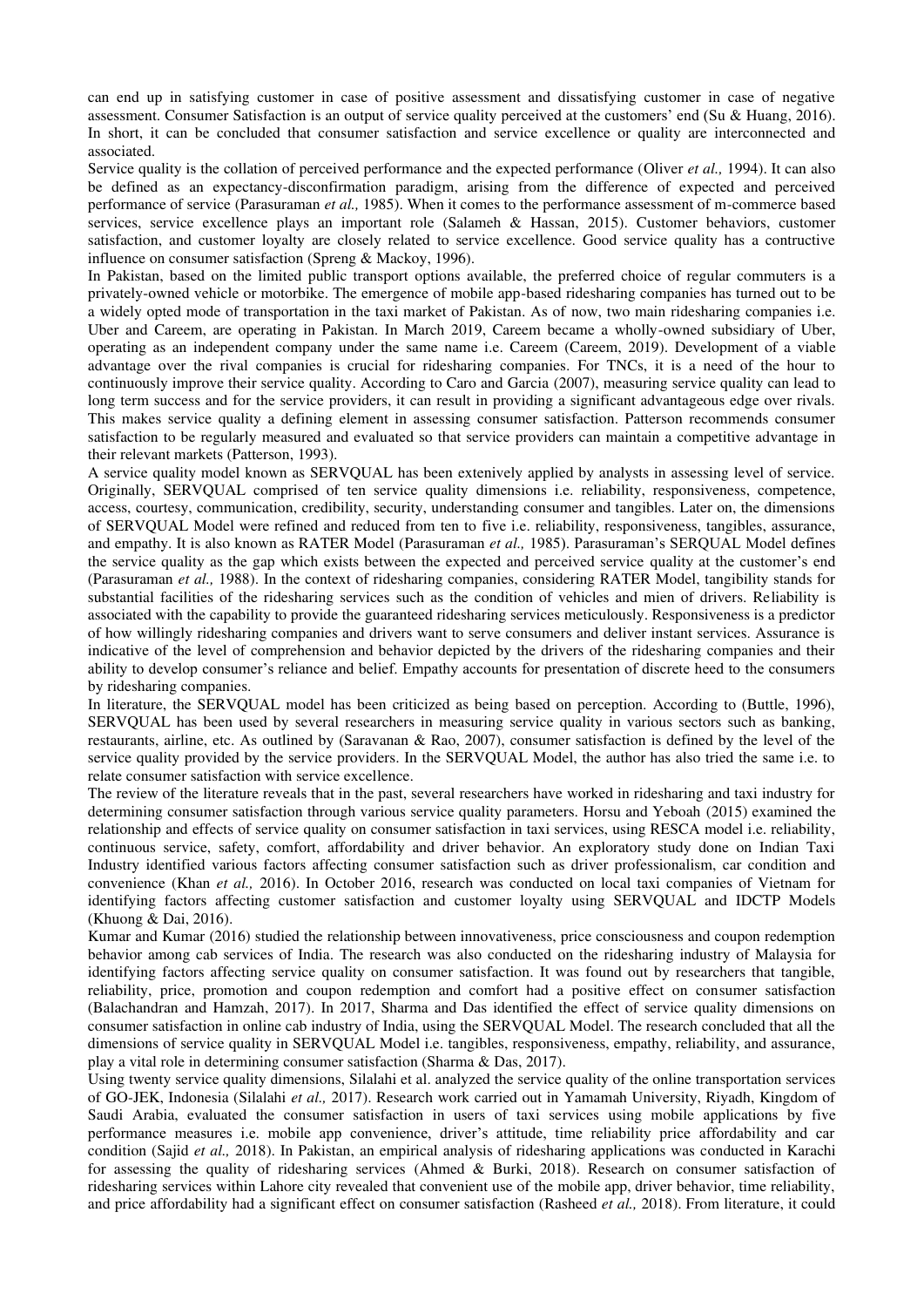be concluded that a study was needed to identify the influence of service excellence on consumer satisfaction of ridesharing industry in Pakistan using different service quality dimensions.

# **3. Research Objectives**

The objective of this research was to study the influence of service excellence or quality on consumer satisfaction of ridesharing companies i.e. Uber and Careem. Identification of various service quality factors influencing consumer satisfaction in ridesharing services would assist the TNCs in improving their existing service quality. It would also narrow down the areas of interest for transport officials to consider while developing ridesharing regulatory frameworks.

# **4. Research Methodology**

Questionnaire-based surveys were carried out for the research study. The population consisted of users of the ridesharing services i.e. Uber and Careem, belonging to the second populous city of Pakistan i.e. Lahore. Nonprobabilistic convenience sampling technique was deployed while carrying out surveys. Questionnaires were handed over to TNCs' drivers to be filled in by passengers (ridesharing users) during rides. Responses from the general public were also recorded and included in the database of responses.

The sample size was determined using Cochran's formula (Kotrlik and Higgins, 2001). The desired level of confidence was taken equal to 95% and precision was taken as 6%. Maximum variability was assumed for yielding maximum sample size and the standard deviation was taken as 0.50. Based on the aforementioned parameters, the adopted sample size was 268. Maximum variability for obtaining the maximum sample was assumed to generalize the results to the population under consideration, more authentically.

The service quality dimensions to assess consumer satisfaction were selected from the SERVQUAL model. The five parameters of the SERVQUAL model which determined the service excellence were reliability, assurance, tangibility, empathy, and responsiveness, also known altogether as RATER. For assessing the consumer satisfaction from RATER service quality parameters, each parameter was associated with three performance measures as shown in Figure 1. Consumer satisfaction was also associated with three performance measures. The questionnaire was based on the performance measures corresponding to each RATER dimension and consumer satisfaction, as presented in Figure 1.

It comprised of total twenty-four questions out of which six were based on demographic characteristics of respondents, fifteen were related to five service quality dimensions i.e. reliability, assurance, tangibility, empathy and responsiveness, and three questions were associated with overall consumer satisfaction. The primary data was recorded in the form of the responses from the ridesharing users. The answers of respondents were recorded by using a Likert type scale ranging from 1 to 5 ("Strongly disagree" to "Strongly agree").

Reliability test was conducted on data received from the first 30 respondents for a consistency check of the questionnaire. After that, Pearson Correlation Analysis was carried out on the complete data set of 268 respondents. In the end, regression analysis was carried out to formulate a regression model correlating service quality factors with consumer satisfaction. IBM Statistics Software 24 was used for statistical analysis.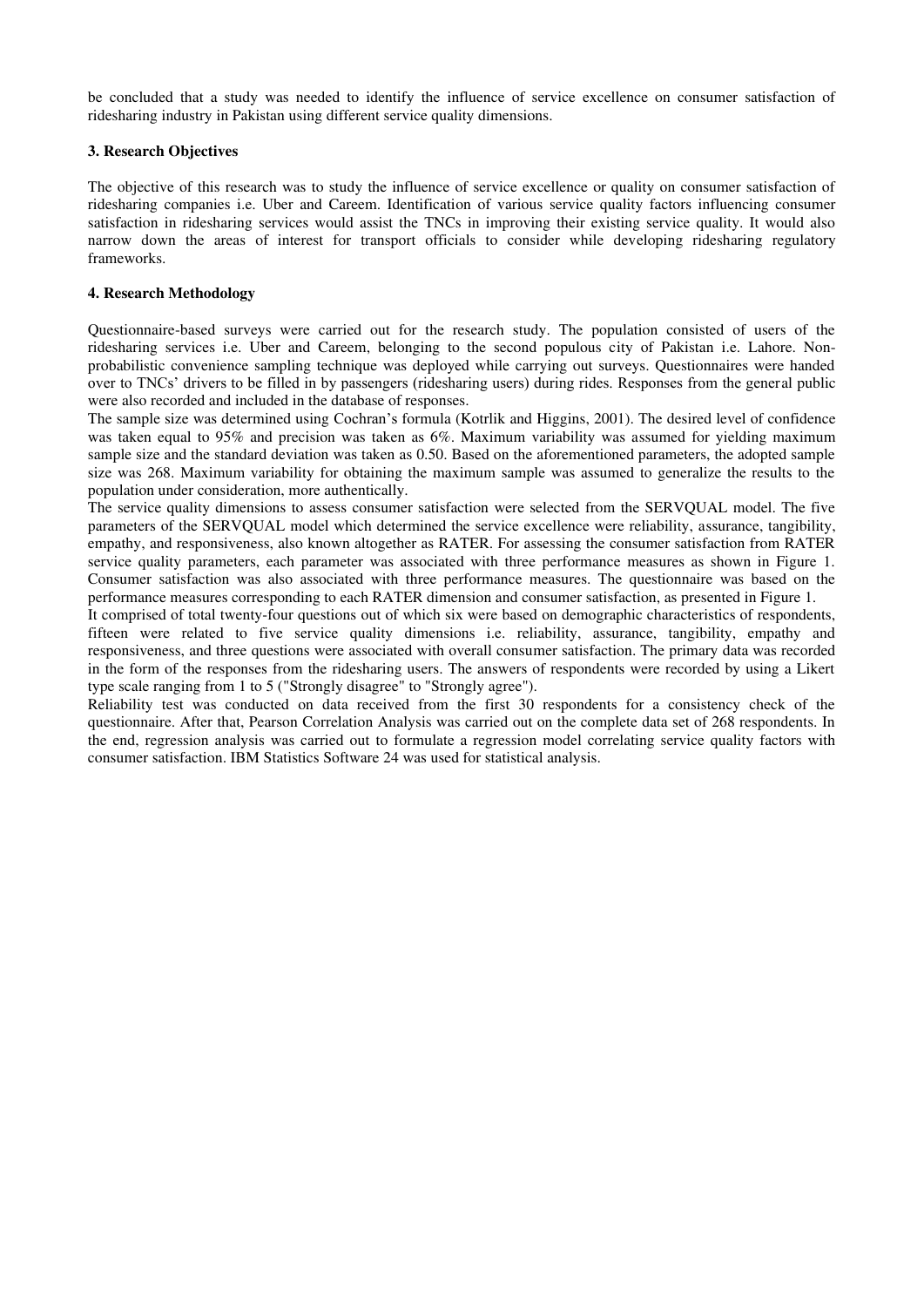



#### **5. Analysis, Results and Discussion**

A pilot study was carried out on 30 respondents for a reliability test. Table 1 presents Reliability test outcome. When all six variables (i.e. five service quality parameters and consumer satisfaction) were incorporated in the reliability test, the "Cronbach's Alpha" value came out to be 0.906 which was close to 1.000 indicating a strong consistency between contents of the questionnaire. "Cronbach's Alpha" values of Table 1 showed that deleting any of the six parameters from the statistical analysis would decrease the Cronbach's Alpha value below 0.906 thereby decreasing its reliability. According to (Olorunniwo *et al.,* 2006), if the Cronbach's alpha coefficient has a value of more than 0.70, the adopted questionnaire has acceptable reliability. The reliability test results depicted acceptable consistency and reliability of the questionnaire to be used for the survey.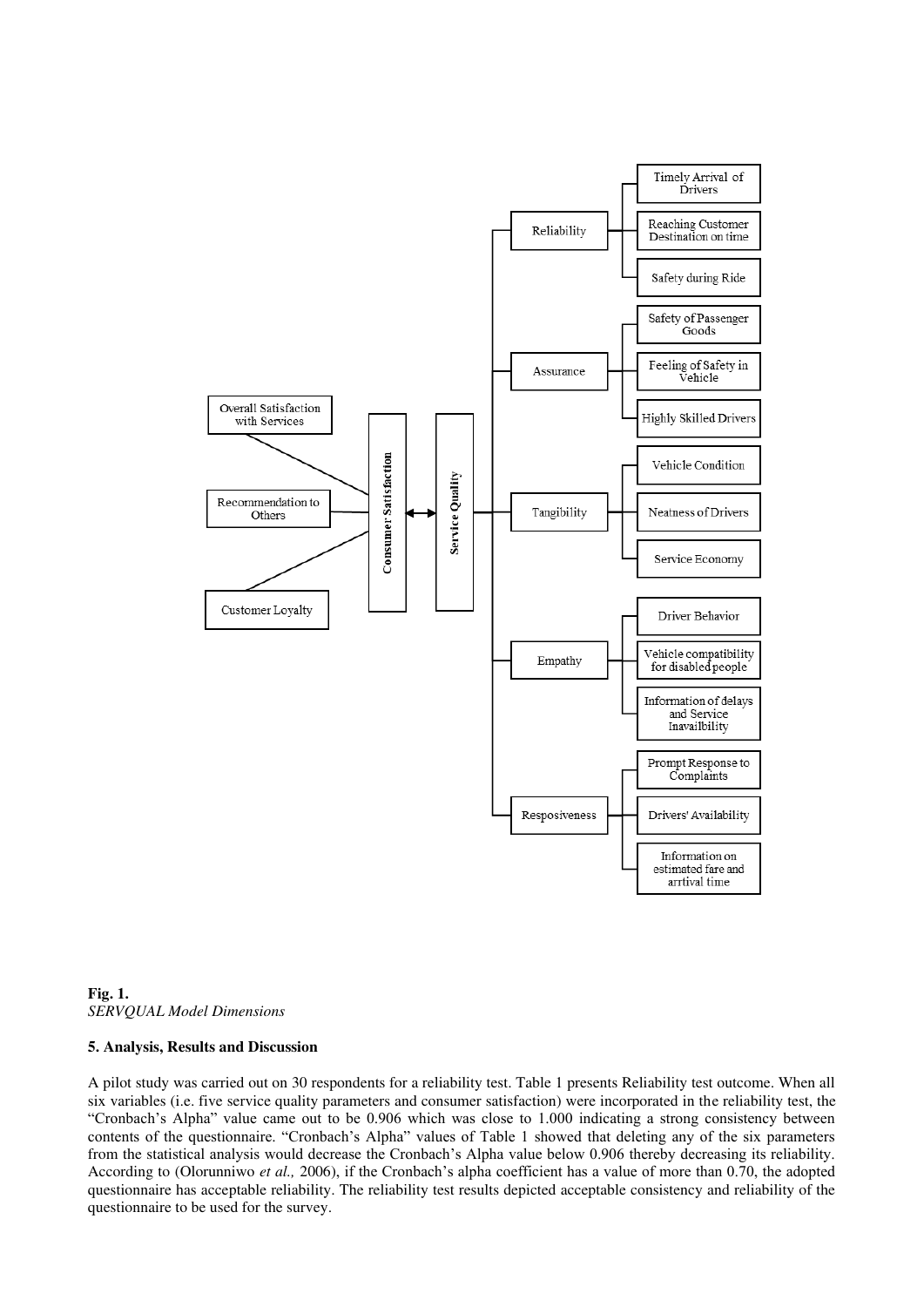#### **Table 1**  *Reliability Test Results*

| <b>Variables</b>             | <b>Cronbach's Alpha Value</b> |
|------------------------------|-------------------------------|
| Reliability                  | 0.893                         |
| Assurance                    | 0.869                         |
| Tangibility                  | 0.903                         |
| Empathy                      | 0.901                         |
| Responsiveness               | 0.880                         |
| <b>Consumer Satisfaction</b> | 0.890                         |

The demographic results of all 268 respondents are summarized in Figure 2. 64% of the respondents were male while 36% comprised of females. A high percentage of male ridesharing users showed that in the selected region, more males used ridesharing services as compared to female passengers. It is to be noted here that in third world countries, the problems of sexual harassment and insecurity for female passengers are very significant. Moreover, passengers belonging to the age group of 18-25 years and 26-35 years were found to be in majority among ridesharing users whereas the percentage of passengers belonging to age groups of 36-45 years, 45-55 years and above 55 years, were 15%, 7%, and 6% respectively. A high percentage of youngsters among users of ridesharing apps may have been highlighted based on the fact that in third world countries like Pakistan, mostly youngsters possess proper know-how of information technology-based applications and smartphones. Government and private employees were found to be the most dominant consumers of ridesharing services having a total share of 50% of the total participants of the survey. The percentage of students came out to be 28% followed by entrepreneurs and "not working" people contributing 10% and 12% of the total sample size of the research study, respectively. The demographic results of the survey revealed that more than 43% of the users of ridesharing applications belonged to an annual income group of less than  $\epsilon$ 1,500. People belonging to an annual income group of €3,000 to €4,500 and €4,500 to €6,000 were found to be the second most dominant users of ridesharing applications comprising of 17% of ridesharing users. Statistical results revealed that Careem was the favorite ridesharing company of 51% of the total ridesharing users whereas the remaining 49% of consumers preferred to travel by Uber. It can be inferred from this result that both of the ridesharing applications are equally famous among ridesharing consumers in the selected city. The survey results also indicated that majority of the ridesharing passengers, utilize ridesharing services rarely or once a week. The percentage of regular or frequent ridesharing users was found to be 4-14% of the total ridesharing consumers.

| Gender               | Male                        |     |     |
|----------------------|-----------------------------|-----|-----|
|                      | Female                      | 36% |     |
|                      | 18-25                       | 35% |     |
|                      | 26-35                       | 37% |     |
| <b>Age Group</b>     | 36-45                       | 15% |     |
| (Years)              | 45-55                       | 7%  |     |
|                      | Above 55                    | 6%  |     |
|                      | Government/Private Employee |     | 50% |
| Employment           | Entrepreneur                | 10% |     |
| <b>Status</b>        | <b>Student</b>              | 28% |     |
|                      | Not Working                 | 12% |     |
|                      | < 1,500                     |     | 43% |
|                      | 1,500-3,000                 | 13% |     |
| <b>Annual Income</b> | 3,000-4,500                 | 17% |     |
| (Euro/E)             | 4,500-6,000                 | 17% |     |
|                      | > 6,000                     | 10% |     |
|                      | Uber                        |     | 49% |
| Preferred App.       | Careem                      |     | 51% |
| Frequency            | Daily                       | 4%  |     |
| of Using             | Twice or thrice a week      | 14% |     |
| Ridesharing          | Once a week                 | 24% |     |
| <b>Services</b>      | Rarely                      |     | 58% |

**Fig. 2**. *Demographic Results of Survey*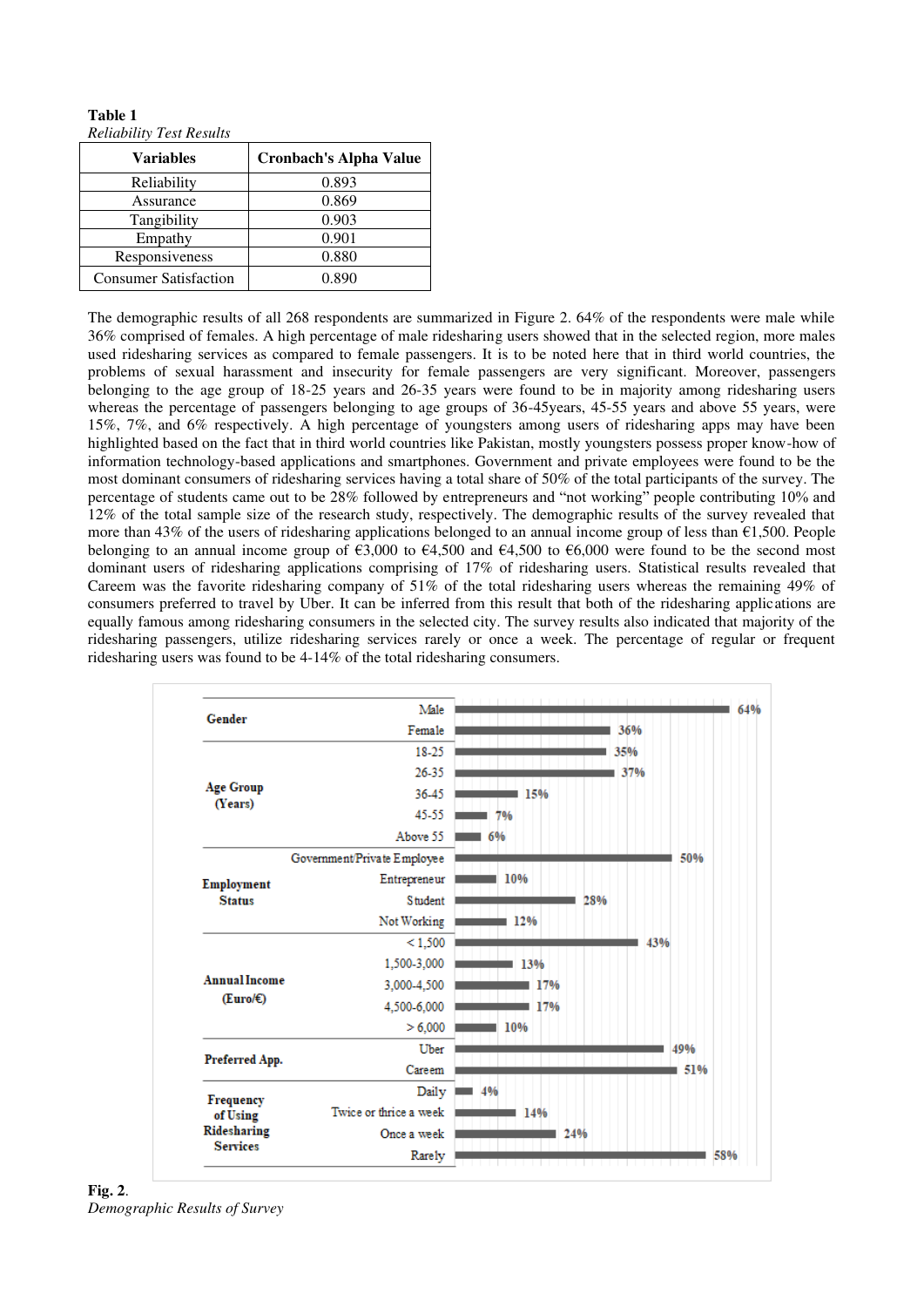Pearson Correlation Analysis was performed on the survey results using SPSS. All the values of Pearson correlation coefficients were found to be positive, as shown in Table 2 which depicted a positive correlation between consumer satisfaction and other five service excellence parameters. Responsiveness had a correlation coefficient value of 0.631 which showed its robust correlation with consumer satisfaction. Its p-value was also less than 0.05 proving its significantly strong correlation with consumer satisfaction. By improving the performance measures of responsiveness such as prompt response to customer's complaints along with driver availability, consumer satisfaction can be increased hence responsiveness was found to be of vital importance in determining consumer satisfaction. The correlation coefficient value for assurance was 0.608 and p-value was less than 0.05 which rendered it significantly and strongly correlated to consumer satisfaction. The result of correlation analysis showed that assurance as determined from the safety of passengers, that of goods and high skill set of drivers also proved to be a significant contributor to consumer satisfaction.

Reliability was also moderately correlated to consumer satisfaction with a correlation coefficient value of 0.499. Its pvalue was less than 0.05 which showed the significant relationship of reliability with consumer satisfaction. The correlation analysis moderately and significantly correlated tangibility with consumer satisfaction with a correlation coefficient value of 0.478 and p-value of less than 0.05, showing approximately the same correlation with consumer satisfaction as that of reliability. Correlation analysis of reliability and tangibility with consumer satisfaction resulted in inference that associated performance measures like arrival of ridesharing drivers on time, timely arrival of passengers on destination, safety during services, good condition of vehicles, neatness of the drivers and service economy in form of reduced fares as compared to other transport options, played a moderately important role in determining the overall consumer satisfaction and by increasing or improving all these factors, the consumer satisfaction of ridesharing customers would increase.

Earlier in the research, empathy was assessed by driver behavior with shared ride passengers, compatibility of vehicles for disabled personals and availability of information related to delays and unavailability of services prior to booking a ride. Table 2 shows that empathy had a correlation coefficient value of 0.474 with consumer satisfaction, almost the same as that of tangibility. Its p-value was less than 0.05 which made the correlation of empathy and consumer satisfaction, a significant one. An important observation which was inferred from this correlation was that although good driver behavior with passengers, availability of vehicles compatible with disabled passengers and informatory services like notifications of delays, etc. did not play strong rather a moderate role in determining consumer satisfaction. The research results also indicated that the majority of the vehicles used by TNCs were not assessable by disabled passengers.

| <b>Pearson Correlation</b>             |                                        |                    |                  |                    |                |                       |
|----------------------------------------|----------------------------------------|--------------------|------------------|--------------------|----------------|-----------------------|
| Variable(s)                            | <b>Consumer</b><br><b>Satisfaction</b> | <b>Reliability</b> | <b>Assurance</b> | Tangibility        | <b>Empathy</b> | <b>Responsiveness</b> |
| <b>Consumer</b><br><b>Satisfaction</b> | 1.000                                  | 0.499              | 0.608            | 0.478              | 0.474          | 0.631                 |
| <b>Reliability</b>                     | 0.499                                  | 1.000              | 0.610            | 0.309              | 0.340          | 0.393                 |
| <b>Assurance</b>                       | 0.608                                  | 0.610              | 1.000            | 0.391              | 0.314          | 0.382                 |
| Tangibility                            | 0.478                                  | 0.309              | 0.391            | 1.000              | 0.477          | 0.525                 |
| <b>Empathy</b>                         | 0.474                                  | 0.340              | 0.314            | 0.477              | 1.000          | 0.402                 |
| <b>Responsiveness</b>                  | 0.631                                  | 0.393              | 0.382            | 0.525              | 0.402          | 1.000                 |
|                                        |                                        |                    | Sig. (1-tailed)  |                    |                |                       |
| Variable(s)                            | <b>Consumer</b><br><b>Satisfaction</b> | <b>Reliability</b> | <b>Assurance</b> | <b>Tangibility</b> | <b>Empathy</b> | <b>Responsiveness</b> |
| <b>Consumer</b><br><b>Satisfaction</b> |                                        | 0.000              | 0.000            | 0.000              | 0.000          | 0.000                 |
| <b>Reliability</b>                     | 0.000                                  |                    | 0.000            | 0.000              | 0.000          | 0.000                 |
| <b>Assurance</b>                       | 0.000                                  | 0.000              |                  | 0.000              | 0.000          | 0.000                 |
| Tangibility                            | 0.000                                  | 0.000              | 0.000            |                    | 0.000          | 0.000                 |
| <b>Empathy</b>                         | 0.000                                  | 0.000              | 0.000            | 0.000              |                | 0.000                 |
| <b>Responsiveness</b>                  | 0.000                                  | 0.000              | 0.000            | 0.000              | 0.000          |                       |

# **Table 2**

*Pearson Correlation Analysis Results* 

Multiple regression analysis was carried out on the six variables. Consumer satisfaction was taken as dependent variable whereas reliability, assurance, tangibility, empathy, and responsiveness were taken as independent variables. The regression analysis was carried out in SPSS using the "stepwise" method. Tangibility and reliability were excluded from the regression analysis since the two independent variables were making an insignificant contribution to the model. Table 3 shows the statistics of excluded variables. The p-value of tangibility was 0.480 and that of reliability was 0.236,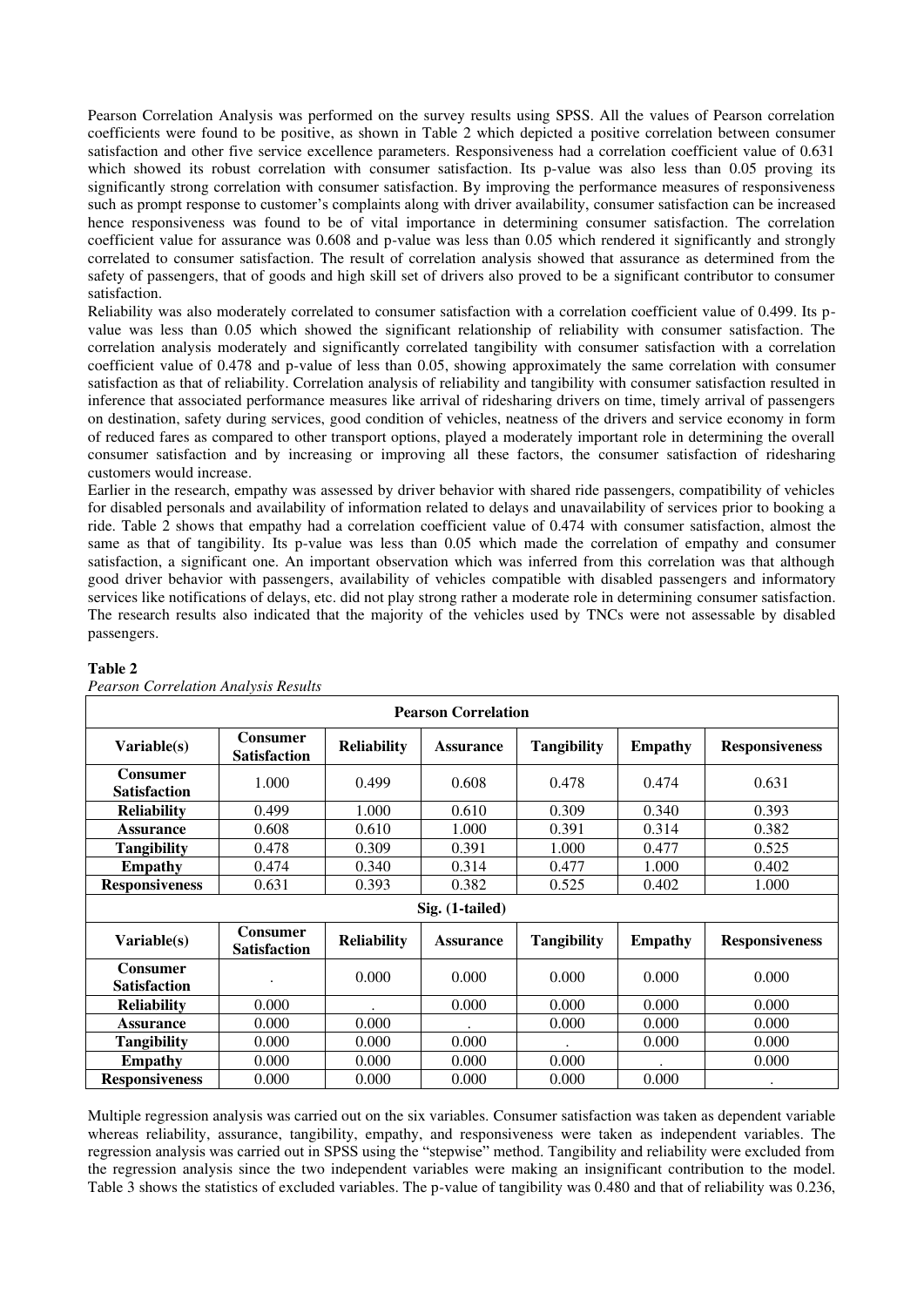both were greater than alpha value i.e. 0.05 hence making these variables less significant. "Beta In" column states the value of regression coefficients if these two variables would have been included in the regression model.

**Table 3** 

| Excluded Variables Statistics |  |
|-------------------------------|--|
|                               |  |

| <b>Excluded</b><br><b>Variables</b> | Beta In |       | Sig.  |  |
|-------------------------------------|---------|-------|-------|--|
| <b>Tangibility</b>                  | 0.036   | ).708 | 0.480 |  |
| <b>Reliability</b>                  | ).061   | 187   |       |  |

The results of the ANOVA are summarized in Table 4. According to ANOVA results,  $F(3,264) = 123.426$ ,  $P \le 0.05$ . In simple words, the remaining three independent variables were significant predictors of the dependent variable i.e. consumer satisfaction. The high F value of 123.426 indicated a joint significant effect of assurance, empathy, and responsiveness in predicting consumer satisfaction.

# **Table 4**

*ANOVA Results* 

| Model                                                         | Sum of<br><b>Squares</b> | Df  | Mean<br><b>Square</b> | F       | Sig.                 |
|---------------------------------------------------------------|--------------------------|-----|-----------------------|---------|----------------------|
| <b>Regression</b>                                             | 23.141                   |     | 7.714                 | 123.426 | $0.000$ <sup>a</sup> |
| <b>Residual</b>                                               | 16.499                   | 264 | .062                  |         |                      |
| <b>Total</b>                                                  | 39.641                   | 267 |                       |         |                      |
| a. Predictors: (Constant), Responsiveness, Assurance, Empathy |                          |     |                       |         |                      |

The results of the final regression model are recorded in Table 5. The R-value of 0.764 showed a positive and high correlation of consumer satisfaction with responsiveness, assurance, and empathy. The R-square value of 0.584 indicated that the prediction model was accounted for approximately 58.4% of the variance of consumer satisfaction of the ridesharing industry.

# **Table 5**

*Multiple Regression Model* 

| Model                                                         | R               | <b>R</b> Square | <b>Adjusted R</b><br><b>Square</b> | <b>Std. Error of</b><br>the Estimate |  |
|---------------------------------------------------------------|-----------------|-----------------|------------------------------------|--------------------------------------|--|
|                                                               | $0.764^{\rm a}$ | 0.584           | 0.579                              | 0.24999                              |  |
| a. Predictors: (Constant), Responsiveness, Assurance, Empathy |                 |                 |                                    |                                      |  |

Table 6 shows the values of regression coefficients. Analysis of these tables showed that assurance, empathy, and responsiveness, apart from jointly playing a significant role in the model, were contributing significantly, individually as well. The "Sig." column of Table 6 communicated the same since the p-value of three variables was less than 0.05. Assurance predicted the consumer satisfaction to a higher extent as its regression coefficient was 0.268. Consumer satisfaction was predicted to a less extent as compared to assurance, by responsiveness (regression coefficient = 0.262). Least contribution in predicting consumer satisfaction in the ridesharing industry of Pakistan was made by empathy, having an unstandardized coefficient value of 0.112.

# **Table 6**

*Multiple Regression Coefficients* 

| <b>Regression</b><br><b>Equation</b> |       | <b>Unstandardized</b><br><b>Coefficients</b> | <b>Standardized</b><br><b>Coefficients</b> | т      | Sig.  |
|--------------------------------------|-------|----------------------------------------------|--------------------------------------------|--------|-------|
| <b>Variables</b>                     | в     | <b>Std. Error</b>                            | <b>Beta</b>                                |        |       |
| (Constant)                           | 1.592 | 0.124                                        | -                                          | 12.822 | 0.000 |
| <b>Assurance</b>                     | 0.268 | 0.030                                        | 0.395                                      | 9.021  | 0.000 |
| <b>Empathy</b>                       | 0.112 | 0.026                                        | 0.187                                      | 4.235  | 0.000 |
| <b>Responsiveness</b>                | 0.262 | 0.029                                        | 0.404                                      | 8.913  | 0.000 |

In a similar research study conducted on minicab taxi services of Cape Coast, Ghana, the value of R-square in the regression model was recorded as 0.539 (Horsu & Yeboah, 2015). Khuong and Dai (2016) studied the factors affecting customer satisfaction and customer loyalty on local taxi companies in Vietnam using reliability, responsiveness, comfort, price and information using regression model, yielding an R-square value of 0.596. Consumer satisfaction research study carried out on ridesharing services of Malaysia using service quality factors i.e. tangible, reliability, price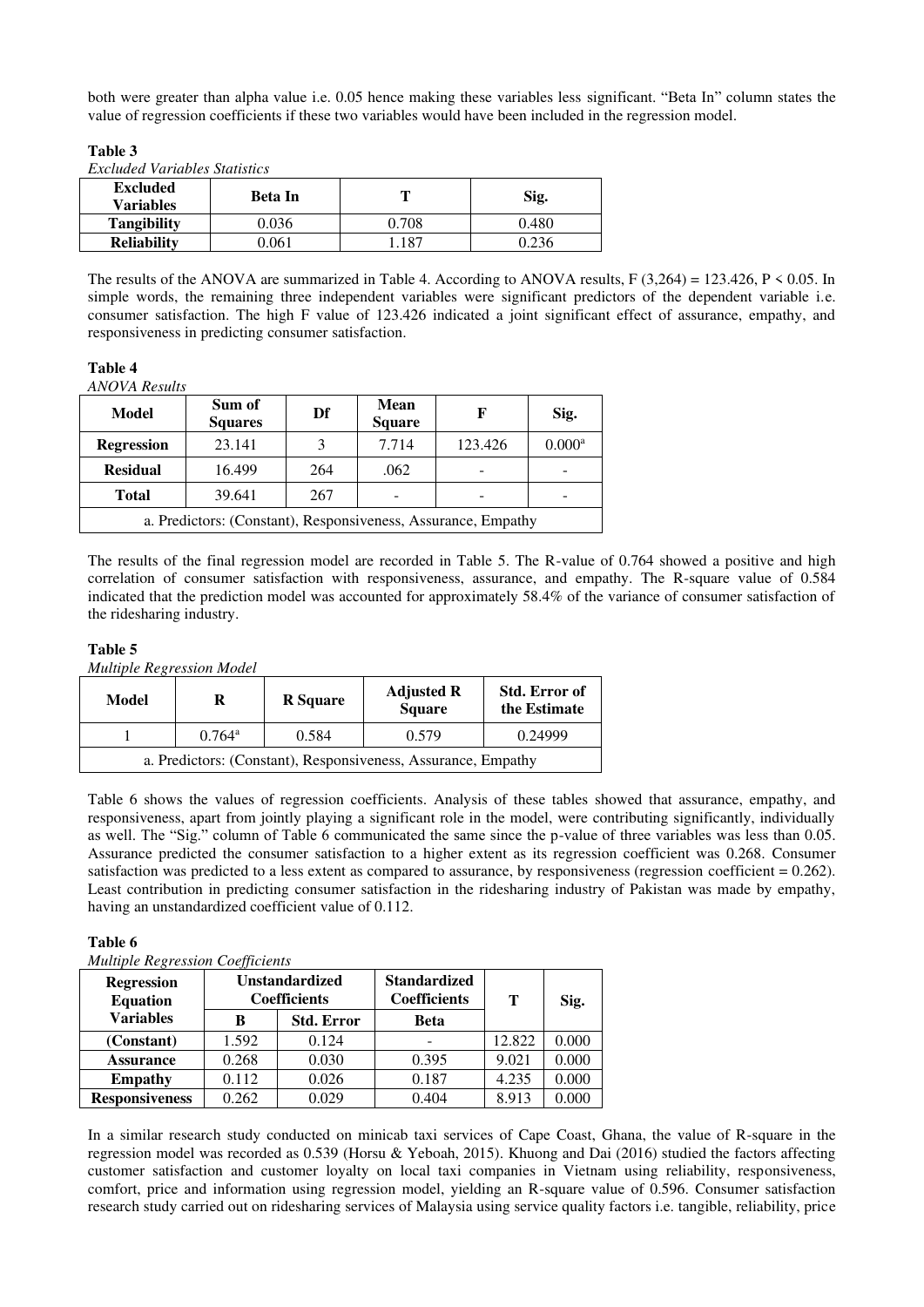and promotion, the regression model resulted in an R-square value of 0.647 (Balachandran and Hamzah, 2017). In India, the online cab industry was evaluated for consumer satisfaction by assessing service quality variables in light of SERVQUAL Model. The results were formulated into a regression model with associated R-square value of 0.591 (Sharma & Das, 2017).

In Pakistan, driver behavior and price affordability were coupled with other service quality dimensions to assess the existing consumer satisfaction among users of mobile app-based taxi services. The analytical model formed in this study had an R-square value of 0.565 (Rasheed *et al.,* 2018). A similar study on mobile apps-based taxi services of Saudi Arabia concluded into a model associated with an R-square value of 0.269 (Sajid *et al.,* 2018). In light of this discussion, the R-square value of this research study i.e. 0.584, was found to be comparable with studies of the similar sort conducted in the past.

Considering the results of multiple regression analysis, the regression equation for this research study was formulated as under Eq.1:

 $Y = 1.592 + 0.268X_1 + 0.112X_2 + 0.262X_3$  (1)

Where:

Y = Consumer Satisfaction;  $X_1$  = Assurance;  $X_2$  = Empathy;  $X_3$  = Responsiveness.

The regression equation showed that upon increasing assurance, empathy, and responsiveness, consumer satisfaction would also increase and vice versa. Also, for a single unit increase in assurance, empathy, and responsiveness, consumer satisfaction would increase by 0.268, 0.112 and 0.262 units if only single independent variable under consideration was changed while keeping the others constant. It was evident from the regression model that assurance was the most dominant variable predicting consumer satisfaction followed by responsiveness and empathy.

#### **6. Conclusions**

Since the introduction of ridesharing applications like Uber and Careem in Pakistan, a study was needed to assess consumer satisfaction using service quality parameters. The purpose of the study was to determine the influence of service quality factors such as reliability, assurance, tangibility, empathy, and responsiveness on consumer satisfaction. The service quality parameters opted for this research study were taken from the SERVQUAL Model. It is also known as RATER, named after its five-service quality dimensions such as reliability, assurance, tangibility, empathy, and responsiveness. The correlation analysis showed that all five service excellency factors were strong to moderately correlated with consumer satisfaction.

According to the results of multiple regression analysis, out of five service excellency factors, only assurance, empathy and responsiveness were strong and significant predictors of consumer satisfaction. In other words, by improving driver behavior with the customers, driving skills of the drivers, safety of passengers' goods and increasing the feeling of safety during rides can enhance consumer satisfaction. Moreover, informing passengers of delays and unavailability of ridesharing services before booking of rides along with a prompt response to passengers' complaints and the ready availability of ridesharing drivers can also result in increased consumer satisfaction. Tangibility and reliability were excluded from the regression analysis based on their corresponding insignificant contribution in predicting consumer satisfaction. The results concluded that factors such as vehicle condition, neatness of driver, service economy, the timely arrival of drivers on pin location and on-time completion of the journey, do not significantly influence consumer satisfaction. In Pakistan, such a statement could be true based on the unavailability of alternatives such as local airconditioned taxis and other economical information technology-based services.

This research study also concluded that the majority of the ridesharing service users were males belonging to the age group of 18 to 35 years. Most of the ridesharing users comprised of government and private employees. The users took benefit of ridesharing apps on rare occasions. An important discovery of this study was that both Uber and Careem were equally famous among consumers.

# **7. Limitations and Future Scope of Study**

This research study was only carried out on respondents using a mode of transport as cars/sedans for ridesharing purposes. However, in Pakistan, as of now, there are other modes of transportation introduced by ridesharing firms as well i.e. rickshaws and motorcycles. Since this research model is only limited to ridesharing on cars so it is recommended to carry out another research study to take into account the impact of service quality of other transportation modes of ridesharing services on consumer satisfaction.

Better sampling techniques can be utilized to avoid sampling bias. The results of this research study can be applied to all those areas having similar physical and economic conditions as that of the city under consideration. It is recommended that some other studies of a similar sort be carried out to further authenticate the results of this model in different geographical areas. Further, the study can be carried out by adding more variables in the regression model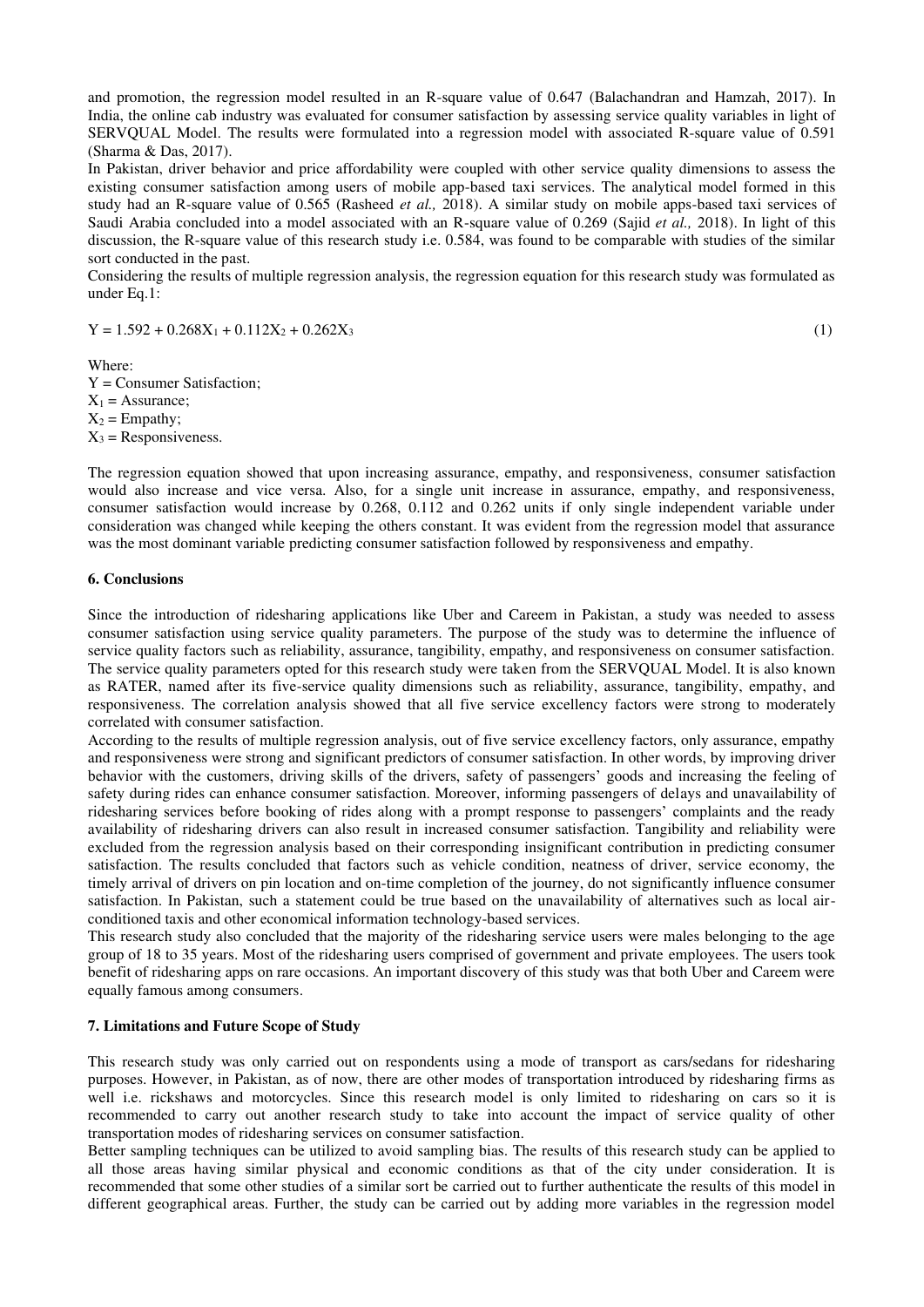affecting consumer satisfaction which may result in the identification of performance measures having a significant impact on consumer satisfaction. It will also assist the ridesharing service providers in understanding their customers' needs in a better way. Furthermore, ridesharing services operating in can make use of this research study to improve their quality of service.

#### **Acknowledgements**

The authors acknowledge the cooperation and assistance of ridesharing companies' staff members for providing up to date information related to the research subject. The authors also thank transport department officials for their contribution in research study. Lastly, the authors would like to thank all the supervisors in assisting throughout this comparative study and research.

#### **References**

Ahmed, S.; Burki, S. 2018. Empirical Analysis of Ride Sharing Applications in Karachi, *International Journal of Experiential Learning & Case Studies* 2(2): 40-49.

Buttle, F. 1996. SERVQUAL: review, critique, research agenda, *European Journal of Marketing* 30(1): 8-32.

Careem. 2019. *Uber to acquire Careem to expand the greater Middle East regional opportunity together*. Available from Internet: <https://www.careem.com/public-assets/landing-page-docs/Uber%20Careem%20- %20Press%20Release.pdf>.

Caro, L. M.; Garcia, J. A. M. 2007. Measuring perceived service quality in urgent transport service, *Journal of Retailing and Consumer Services* 14(1): 60-72.

Kotrlik J.W.; Higgins C.C. 2001. Organizational research: Determining appropriate sample size in survey research appropriate sample size in survey research. *Information technology, learning, and performance journal* 19(1):43.

Government of Alberta. 2019. Transportation Network Companies - Frequently Asked Questions. Available from Internet: <http://www.transportation.alberta.ca/documents/TransportationNetworkCompanyFAQs.pdf>.

Horsu, E. N.; Yeboah, S. T. 2015. Influence of service quality on customer satisfaction: A study of minicab taxi services in Cape Coast, Ghana, *International Journal of Economics, Commerce and Management* 3(5): 1451-1464.

Balachandran, I.; Hamzah, I.B. 2017. The Influence of Customer Satisfaction on Ride-Sharing Services in Malaysia, *International Journal of Acounting, Business and Management* 5(2): 184-196.

Khuong, M. N.; Dai, N. Q. 2016. The Factors Affecting Customer Satisfaction and Customer Loyalty - A Study of Local Taxi Companies in Ho Chi Minh City, Vietnam, *International Journal of Innovation, Management and Technology* 7(5): 149-162.

Khan, A.W.; Jangid, A.; Bansal, A.; Maruthappan, S.; Chaudhary, S.; Tyagi, V.; Rao, P.H. 2016. Factors Affecting Customer Satisfaction in the Taxi Service Market in India, *Journal of Entrepreneurship & Management* 5(3): 46-53.

Kotler, P.; Keller, K. 2006. *Marketing Management.* 12th Edition, Prentice Hall, Upper Saddle River. 816 p.

Kumar, P. K.; Kumar, N. R. 2016. A Study on Factors Influencing the Consumers in Selection of Cab Services, *International Journal of Social Science and Humanities Research* 4(3): 557-561.

OECD. 2018. Taxi, ride-sourcing and ride-sharing services. Available from Internet: <https://one.oecd.org/document/DAF/COMP/WP2(2018)1/en/pdf>.

Oliver, R. L. 1980. A cognitive model of the antecedents and consequences of satisfaction decisions, *Journal of Marketing Research* 17(4): 460-469.

Oliver, R. L.; Balakrishnan, P. S.; Barry, B. 1994. Outcome satisfaction in negotiation: A test of expectancy disconfirmation, *Organizational Behavior and Human Decision Processes* 60(2): 252-275.

Olorunniwo, F.; Hsu, M. K.; Udo, G. J. 2006. Service quality, customer satisfaction, and behavioral intentions in the service factory, *Journal of Services Marketing* 20(1): 59-72.